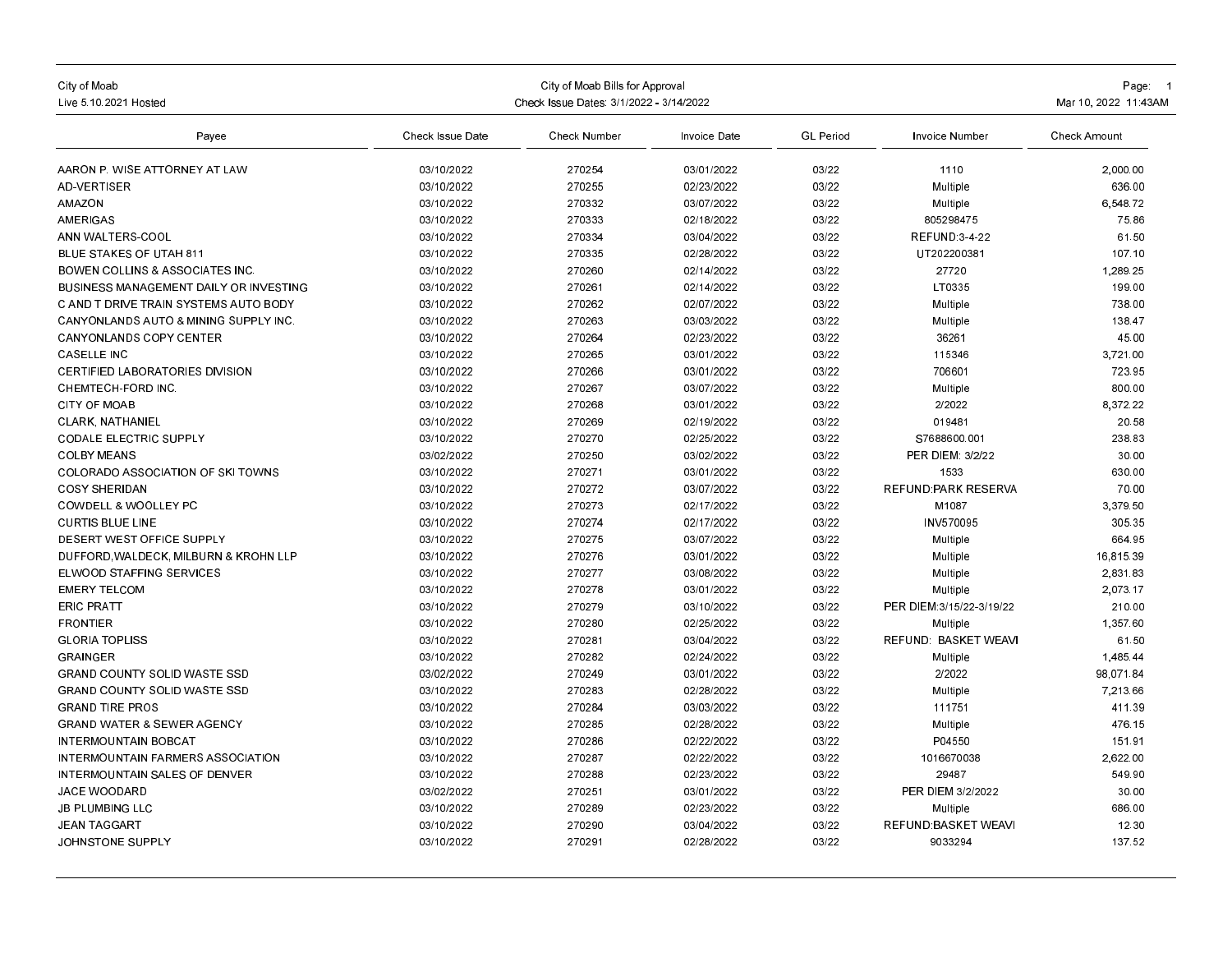| City of Moab<br>Live 5 10 2021 Hosted | Check Issue Dates: 3/1/2022 - 3/14/2022 | Page 2<br>Mar 10, 2022 11:43AM |              |                  |                         |                     |
|---------------------------------------|-----------------------------------------|--------------------------------|--------------|------------------|-------------------------|---------------------|
| Payee                                 | Check Issue Date                        | Check Number                   | Invoice Date | <b>GL</b> Period | Invoice Number          | <b>Check Amount</b> |
| <b>KELLIE WOOD</b>                    | 03/10/2022                              | 270292                         | 03/06/2022   | 03/22            | REFUND CYANOTYPES       | 61.50               |
| KILGORE COMPANIES LLC                 | 03/10/2022                              | 270293                         | 02/24/2022   | 03/22            | 992988                  | 2.315.74            |
| <b>LANE GILSON</b>                    | 03/02/2022                              | 270252                         | 03/02/2022   | 03/22            | PER DIEM: 3/7/22-3/8/22 | 229.44              |
| LEXISNEXIS                            | 03/10/2022                              | 270294                         | 02/28/2022   | 03/22            | 3093727845              | 338.00              |
| LONG BUILDING TECHNOLOGIES INC        | 03/10/2022                              | 270295                         | 03/07/2022   | 03/22            | 000135541               | 203.04              |
| LOVE COMMUNICATIONS                   | 03/10/2022                              | 270296                         | 02/25/2022   | 03/22            | 060344                  | 1,050.00            |
| <b>METERWORKS INC.</b>                | 03/10/2022                              | 270297                         | 03/08/2022   | 03/22            | Multiple                | 6,831.16            |
| <b>MIRIAM GRAHAM</b>                  | 03/10/2022                              | 270298                         | 03/03/2022   | 03/22            | 03/03/2022              | 140.00              |
| <b>MOAB MAILING CENTER</b>            | 03/10/2022                              | 270299                         | 03/01/2022   | 03/22            | 24498                   | 17.12               |
| <b>MOAB SUN NEWS</b>                  | 03/10/2022                              | 270300                         | 03/04/2022   | 03/22            | Multiple                | 830.00              |
| <b>MOUNTAIN ALARM FIRE</b>            | 03/10/2022                              | 270301                         | 01/28/2022   | 03/22            | 2694462                 | 585.00              |
| <b>NATHAN TUHY</b>                    | 03/10/2022                              | 270302                         | 03/08/2022   | 03/22            | 112-6990747-4461833     | 102.73              |
| OFFICE DEPOT INC.                     | 03/08/2022                              | 270060                         | 01/06/2022   | 03/22            | 216431204001            | 17.09               |
| OFFICE DEPOT INC.                     | 03/08/2022                              | 270166                         | 02/02/2022   | 03/22            | Multiple                | 141.34-             |
| OFFICE DEPOT INC.                     | 03/08/2022                              | 270253                         | 02/02/2022   | 03/22            | Multiple                | 158.43              |
| OFFICE DEPOT INC.                     | 03/10/2022                              | 270303                         | 03/02/2022   | 03/22            | Multiple                | 279.01              |
| O'REILLY AUTO PARTS                   | 03/10/2022                              | 270304                         | 03/07/2022   | 03/22            | 3792-192559             | 26.99               |
| PACKARD WHOLESALE                     | 03/10/2022                              | 270305                         | 03/01/2022   | 03/22            | Multiple                | 452.23              |
| <b>PARR BROWN GEE &amp; LOVELESS</b>  | 03/10/2022                              | 270306                         | 02/28/2022   | 03/22            | 904955                  | 3,779.75            |
| PELORUS METHODS INC                   | 03/10/2022                              | 270307                         | 03/01/2022   | 03/22            | 220401                  | 500.00              |
| PITNEY BOWES INC - PURCHASE POWER     | 03/10/2022                              | 270308                         | 03/08/2022   | 03/22            | 3/4/22-29213089-ACCT    | 500.00              |
| POSITIVE CONCEPTS INC.                | 03/10/2022                              | 270309                         | 02/16/2022   | 03/22            | 0233962-IN              | 240.00              |
| POWERDMS INC                          | 03/10/2022                              | 270310                         | 02/28/2022   | 03/22            | INV-16925               | 1.197.00            |
| PROVELOCITY                           | 03/10/2022                              | 270311                         | 03/01/2022   | 03/22            | 33937                   | 10,555.00           |
| <b>RELINER/DURAN INC</b>              | 03/10/2022                              | 270312                         | 03/03/2022   | 03/22            | 42722                   | 333.58              |
| REVCO LEASING COMPANY LLC             | 03/10/2022                              | 270313                         | 02/28/2022   | 03/22            | Multiple                | 1,048.15            |
| RHINEHART OIL CO., LLC                | 03/10/2022                              | 270314                         | 03/01/2022   | 03/22            | IN-424201-21A           | 114.64              |
| <b>RIVER CANYON WIRELESS</b>          | 03/10/2022                              | 270315                         | 03/04/2022   | 03/22            | 73684                   | 84.99               |
| SAFETY SUPPLY & SIGN CO. INC          | 03/10/2022                              | 270316                         | 02/21/2022   | 03/22            | 179984                  | 2,055.70            |
| <b>SANDY HINCK</b>                    | 03/10/2022                              | 270317                         | 03/04/2022   | 03/22            | REFUND:03/4/2022        | 61.50               |
| <b>SARAH COOK</b>                     | 03/10/2022                              | 270318                         | 03/04/2022   | 03/22            | <b>REFUND 3/4/22</b>    | 12.30               |
| SIRCHIE FINGER PRINT LABS             | 03/10/2022                              | 270319                         | 02/26/2022   | 03/22            | 0532865-IN              | 503.52              |
| STANDARD PLUMBING SUPPLY CO.          | 03/10/2022                              | 270320                         | 03/04/2022   | 03/22            | Multiple                | 172.05              |
| THE LIFEGUARD STORE                   | 03/10/2022                              | 270321                         | 03/04/2022   | 03/22            | Multiple                | 2.939.00            |
| TIMES-INDEPENDENT                     | 03/10/2022                              | 270322                         | 02/24/2022   | 03/22            | 29516                   | 1.547.41            |
| <b>TRASHCANS UNLIMITED</b>            | 03/10/2022                              | 270323                         | 02/17/2022   | 03/22            | 13933                   | 13.109.14           |
| <b>U.S. POSTMASTER</b>                | 03/01/2022                              | 270248                         | 03/01/2022   | 03/22            | <b>MARCH 2022</b>       | 511.85              |
| <b>USABLUEBOOK</b>                    | 03/10/2022                              | 270324                         | 03/04/2022   | 03/22            | 899359                  | 219.04              |
| <b>VERIZON WIRELESS</b>               | 03/10/2022                              | 270325                         | 02/26/2022   | 03/22            | 9900480944              | 1,325.03            |
| <b>WALKER DRUG</b>                    | 03/10/2022                              | 270326                         | 03/08/2022   | 03/22            | Multiple                | 94.78               |
| WALKER'S TRUE VALUE HARDWARE          | 03/10/2022                              | 270327                         | 03/07/2022   | 03/22            | Multiple                | 777 66              |